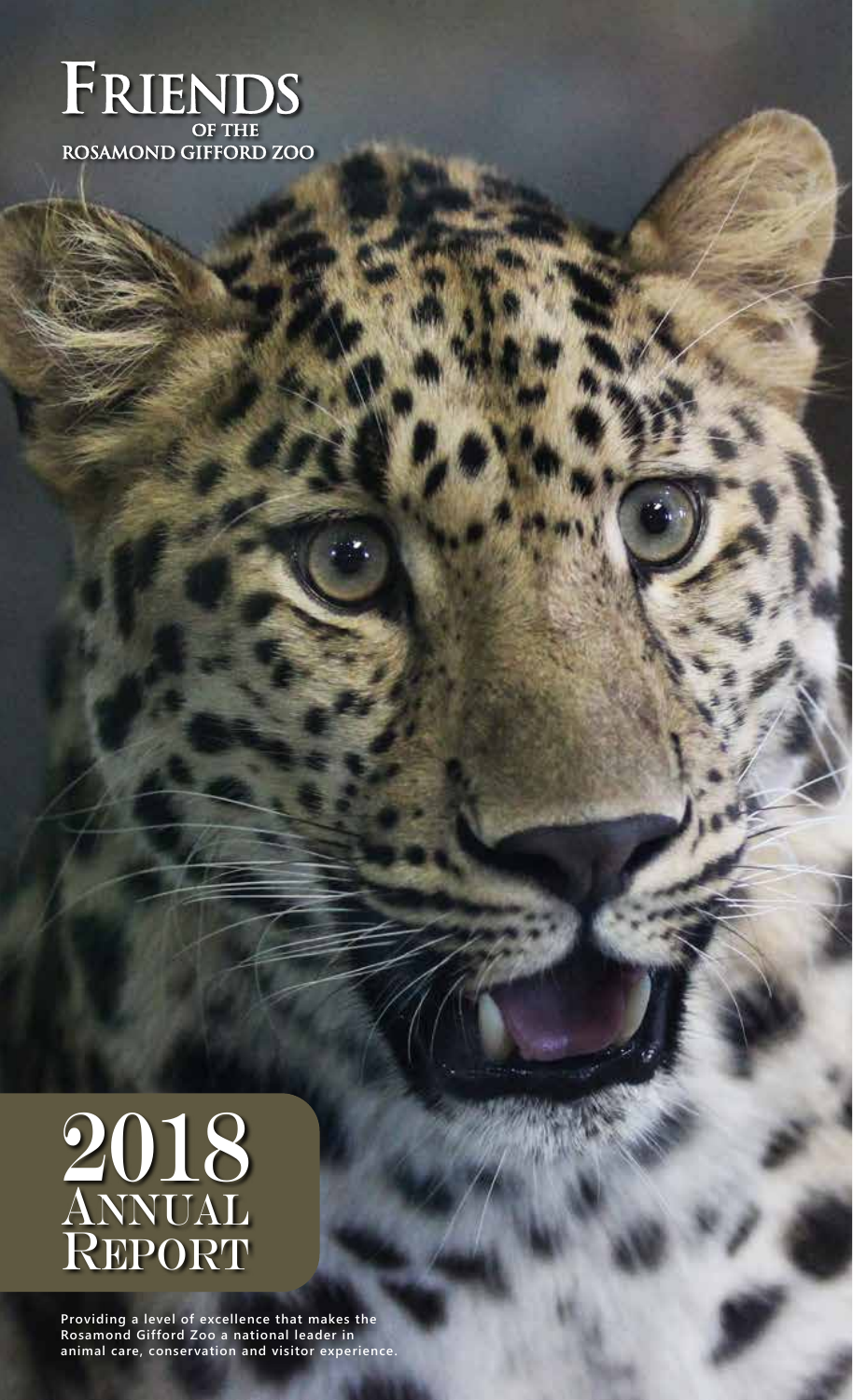

A Joint Message from the President of the Friends of the Rosamond Gifford Zoo *and* the Chairman of the Board

When we look back on 2018 at the zoo, one word roars to mind: **Dinosaurs!** 

With only 12 weeks and a limited budget, and thanks to our dedicated board, staff and supporters, we launched our Dinosaur Invasion! Memorial Day weekend and enjoyed an enormous amount of excitement on the part of our guests through Labor Day and beyond.

The dinosaurs demonstrated how well our Friends and County teams can rise to the occasion on behalf of the zoo, they gave us yet another opportunity to talk about the zoo's conservation mission through a story about extinction and they lent excitement to all areas of the zoo.

Perhaps most importantly, the dinosaurs helped us attract over 350,000 visitors and gain close to 1,500 new memberships! And we received wonderful feedback about zoo memories that will be cherished for years to come.

Friends and the County also worked together to negotiate the rigorous process of gaining accreditation by the Association of Zoos & Aquariums (AZA). AZA remains the gold standard for measuring the performance of zoos and aquariums in animal care, wildlife conservation and guest experience, and 2018 was our 30th year of continuous AZA accreditation.

After months of submitting records and documentation to AZA, we had a thorough three-day inspection by the Accreditation Committee in July. We were very pleased to be granted another five years of accreditation in September, and we remain one of only 233 facilities with that designation.

Also in 2018, we acquired a pair of very rare animals, Amur leopards, the world's most endangered big cats. Welcoming Tria and Rafferty to the zoo allows us to participate in the Species Survival Plan for these critically endangered animals. In 2019, the Friends will be fundraising to renovate the former lion exhibit for these beautiful and rare felines.

As always, we couldn't accomplish any of this without your support. Every visit you make, every membership you purchase, every lunch, gift or event you enjoy here directly contributes to animal welfare and conservation at your zoo.

Sincerely,

Gut Ocystin

Janet Agostini Carl Isley



*President & CEO Chair of the Board*

# BY THE NUMBERS

 $796$  animals at the zoo  $53$  Golfodulcean poison dart frogs hatched

ROSAMOND GIFFORD ZOO AT BURNET PARK

 $721$  animals sponsored through the Adopt an Animal program

355,621 visitors 7,633 member households 1,449 new members

35,572 volunteer hours valued at \$1.06 million

84,400 social media followers

34,552 plush animals sold at The Curious Cub Gift Shop

Nearly  $100,000$  visitors engaged with our summer Zoo Guides

 $85,250$  gemstones and fossils discovered at EarthWorks!

1,437 Zoo Camp and Edventure Academy attendees

9,081 Zoo to You traveling education program participants

 $$12,473$  earmarked for conservation through The Curious Cub Gift Shop round-up feature

325 birthday parties and catered events



ON THE COVER *Rafferty, a male Amur leopard, was acquired from the San Diego Zoo on June 27. Amur leopards are the most critically endangered species of big cats.*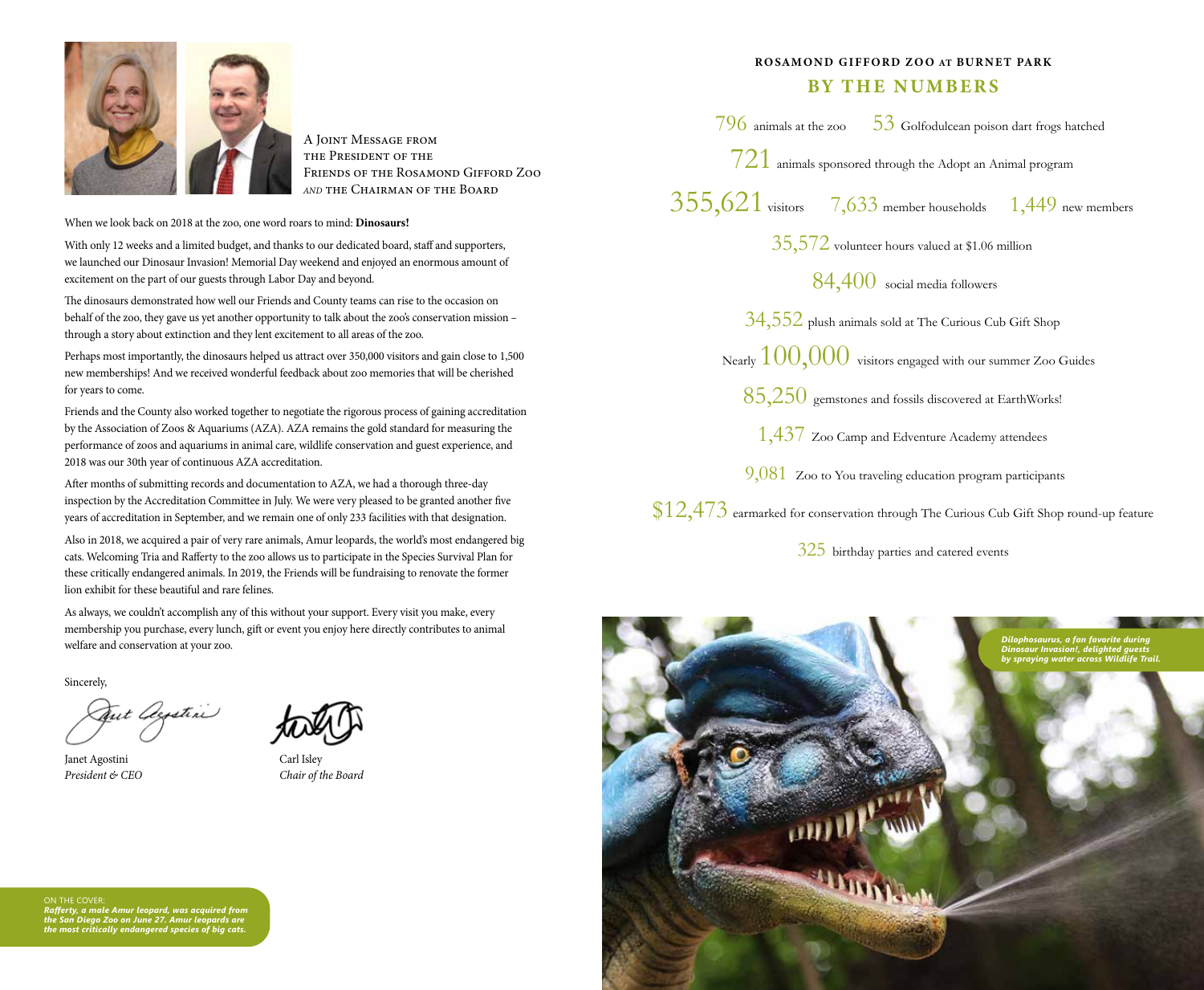

*The commitment and generosity of the individuals, groups, corporations and foundations listed here help make the Rosamond Gifford Zoo a national leader in animal care, conservation and guest experience. We thank you for your support.* 

#### \$50,000-\$99,999 Triad Foundation, Inc. Fred J. Harder Foundation

# \$10,000-\$24,999

AXA Foundation C & S Companies Carrier Corporation CNY Works Gary and Michele Combs\* M&T Bank National Grid The Pepsi Bottling Group

# \$5,000-\$9,999

Byrne Dairy, Inc. Century Heating Green Family Foundation, Inc. Rick and Laura Iorio\* KeyBank of New York Zalie and Bob Linn\* Northwestern Mutual R.P. Dodd Group, Inc. Wegmans Food Markets

# \$2,500-\$4,999

Mr. and Mrs. Jeff Aiello Anonymous Mr. and Mrs. Peter Belyea<sup>\*</sup> Community Bank N.A. CR Fletcher Associates, Inc. CXtec Excellus BlueCross BlueShield F. Michael Harms Memorial Fund Gear Motions Maria Kane Margaret Madonian, DDS Dentistry for Children Moltion Certified Registered Nurse Anesthetist Nancy Rifken\* Mr. and Mrs. M. Russell Elena and Arthur Stipanovic Syracuse Orthopedic Specialists Teddy Bear Artist Invitational Inc. Welch Allyn, Inc.

4

Jud and Roz Gostin\* Mary Ellen Greco Sullivan and Timothy Sullivan\* Yazan Hamad Hancock Estabrook, LLP Ms. Heidi Holtz\* INFICON J.W. Burns & Company Inc. Jim & Juli Boeheim Foundation Roberta Johnson and W. Silver\* Mr. Michael Kent Liftech Equipment Companies, Inc. Lockheed Martin Mildred S Long James E. Mackin\* Carol and Nick Marsella\* Candace and John Marsellus\* Karen E. Marzynski\* Jennifer and Jason Meyers\* Janet and Alan Moon<sup>\*</sup> Randy More and Christine O'Connell More\* Hon. Martha E. Mulroy\* Mr. and Mrs. Jerry O'Connell\* Marlene and Melvin O'Donnell Sheri and Timothy Perez<sup>\*</sup> Mr. Bryan Rourke Kathleen and Paul Solomon\* Linda and Raymond Straub\* Maria and Edward Street\* Swedish Hill/Goose Watch Penguin Bay Tipperary Hill Neighborhood Association, Inc. Hal Mevec and Vira Zownirenko\* *\* Circle of Friends* 

# 2018 DONOR ROSTER

\$1,000-\$2,499

Anonymous

Cryomech, Inc.

**Ryan Elliott**\* Ernst & Young, LLP Barbara Ferro

Ellenrose Galgano

Robert and Janet Agostini\* Association of Zoos & Aquariums Bond, Schoeneck & King, LLP Kathy, James, and Mathew Burns\* Daynia and Paul Dodd Dunk & Bright Furniture Company Frank and Frances Revoir Foundation Cindy and Joe Verzino\* Janet and Larry Wolf \$500-\$999 1886 Malt House AAZK Rosamond Gifford Zoo Chapter Anonymous Carl and Barbara Austin\* Andrea and Tim Barnhart\* Ms. Leah Barry Kimberly Beeman Mr. and Mrs. Stan Blenke Boliver Road Elementary Eric Smith and Gina Bousson-Smith\* Bristol-Myers Squibb Company Ms. Susanne Brodeur David Burch\* Lia and Dean Burrows Lauren Burton and Joseph Baldwin Colleen and Dave Butler<sup>\*</sup> Patricia Callahan Annette and Nick Cerrone\* Joseph L. and Janice L. Charles\* Elizabeth Conger Scranton and Nathaniel Scranton Bonnie and C. Vernon Conway John Cross\* Emily DiMarco and Stephen DiMarco\* Ms. Kimber Doolittle Heather Dougherty Elaine and Lewis Dubroff\* Ms. Tracy Durkin Gail and John Eberl Elderwood at Liverpool Kiersten Emmi and Mary Warren Ms. Colleen Evans Elizabeth Ferry and Jon Hall Sara Gaughan Anna Marie and Carl Gerst\* Sandra Gewinner and Susan Gewinner\* Roberta and Dennis Gillen Kathy Goff and John Goff Julie and Steve Gorczynski\* Al Gough Dr. and Mrs. Brett Greenky Jean and Jay Guss\*

Annette Hannon and Catherine Carducci Jenny Henderson and Cody Henderson Margaret Hermann\* Suzanne and Timothy Hession Mr. Lawrence E. Higbee Ms. Rachel Hoover Carm Iorio and Sam Iorio Natalya and Justin Iorio Mr. and Mrs. Carl Isley\* Ms. Lauren Kesterke Judy Kilpatrick\* Ms. Sally Kuralt Ms. Jacquelyn Leonardo Rachel Littlefield-Kovacs Marian and John Loosmann Danielle Maguire and Brian Atzberger Fred and Virginia Marty\* Gerald and Mary Mathews\* Green Lakes Software Consulting, LLC\* Michelle and Jeremy McKay\* Marilyn McKnight Stacey Monnat Helen and Phillip Moore\* National Grid USA Sara and Robert Neumann\* Lesley and Paul Newman\* Carla and Todd Nielson\* Patti and Nick Pirro Jill Pitcher and Randy Spencer Mr. and Mrs. Jeffrey Rubenstein Barbara Schramm\* Maureen Scoville and Scott Thompson\* Janet Shope Ms. Fran Simmonds Elsa and Peter Soderberg\* Oleg Soyko Karen Tallerico and Brian Tallerico\* United Way of Central New York Upstate College of Medicine Krystle Usyk and Robert Rogers Ms. Geraldine Vanalstine The Venuti Family Foundation\* Walmart Lisa Wildrick and Amber Mott\* Linda and Eric Witschi\*

# Animal Updates

# **Two male Bactrian camels, Patrick and George,**

were acquired from the Milwaukee County Zoo in January. They have been in training and appearing at daily camel demonstrations for several months.

**Two female Caiman lizards** were acquired and are now on exhibit together in the USS Antiquities Cave.

Fred the red fox, a rescue animal who spent his first three years at the zoo, went to live at the Potawatomi Zoo in South Bend, Indiana.

**A male Humboldt penguin chick** hatched at the zoo on February 25. A naming vote resulted in his being named Felix, which means "happy" in Spanish.

**A female fennec fox, Pink,** was acquired from the Kansas City Zoo. She is on exhibit with our male fennec fox, Todd, in Animal Adaptations.

The zoo acquired two Heritage Breeds of livestock for our Domestic Animal Barn. **Four San Clemente Island goats and three Black Welsh Mountain sheep** arrived on April 5 from Mack Brin Farms in Ballston Spa, NY. These are both endangered breeds of domestic livestock.

# 2018 DONOR ROSTER CONTINUED

\$125-\$499 Angela Abbott Nicole and William Abold Margaret and Lawrence Abrahamson Anne and Russell Acevedo James Aiello Lindsey and Shawn Akley Nicole and Kevin Alden Nina Alfano Lisa and Nick Alibrandi Lew and Dawn Allyn Theresa and Richard Amidon Heather and David Amidon Janet Ammentorp Kathy Anderson and Nancy Whelan William Anderson Carol Andrews Jillian and Nathan Andrews Martha Angelone Anonymous (5) Brittany Antonio Leslie and Craig Archer Sharon Archer and David Archer Alysha and Anthony Ardizzone Mr. Eric Argentine Krista Argese Amanda Armitage Sara and Kevin Ashman Jennifer Astafan Elisabeth and Zeke Auburn Janet Audunson and David Youlen Tara and Robert Auler Ms. Nicole Averill Victoria Babb and Joseph Verone Katherine Bailey and Christopher Bailey Mary Jo and Jonathan Bailey Irina and Dmitry Bakal Natarajan Balasubramanian and Seetha Ramanathan Peggy Balcom Anita and William Baldwin Joshua Banick Ms. Pamela Bannon Matthew Barden Ms. Ondrea Barker Jennipher and Martino Barletta Mary Ellen and Kevin Barrett Andrea Barry Mr. Brian Bartlett and Mr. Luke Beata Amanda Bartowski Danielle Basciano and Robert Chimileski

Michelle Base Andrea Bastedo and Mike Mourey Sharon Bauer and Heather Losee Talitha Baxter J. Henry Beard Melvin and Gail Beebe Mr. Beebe Judith Beeles and Candice Zaia Ms. Stacy Beeles Ms. Brittany Belding Ms. Karina Belyea Justin Benagh Joy and Douglas Bennett Chelsea Bentley Bridget and Robert Benz Barbara Bergeron and Glenn Spiegel Dr. Zina Berry Nancy and Thomas Bezigian Sarah and Jeffrey Biesiada Mr. Sean Biggie Elizabeth Bigness Ms. Catherine Bills Mariah Bird Birnie Bus Genevieve Birren Marilyn Bittner and Lynn Bittner Mr. Michael Black Elizabeth and Ian Blackburn Ms. Janet Blackford Kimberly Blandino and Kelly Drake Marilyn Blasi and Haden Patten Beverly Blaylock Ms. Bliven Mary Ellen and Randy Blume Amy Blydenburgh Jane Bocketti and Allison Brown Stacey and Brian Bodnar Theresa Boehler Linda and Walter Bok Dorothy Bonney and Monica George Balintfy Family Nancy and Anthony Bottar Penelope and John Boucher Marjorie Boudreau and Jillian Boudreau Melissa and Sidney Bourgeois Mr. and Mrs. David Boyland Rebecca and Richard Boyle Dawn Bozeat and Brenda Bozeat Vicki Brackens and Earlene Jones Shannon Brackley Susan Bradt Carole and Andrew Bragdon

# **A male capercaillie and a female green jay**

were acquired on loan from the Bronx Zoo in March.

**A violet turaco chick, Beaker,** hatched at the zoo in March and was hand-reared by staff. He recently was transferred to the Philadelphia Zoo.

**Four baby meerkats** were born at the zoo on May 1. They were the first meerkats to be born here since 1990.

**A pair of Amur leopards was acquired** in May and June. The female, Tria, came from the Greenville Zoo on May 6. She was joined by a male , Rafferty, from the San Diego Zoo on June 27.

**Two Von der Decken's hornbills** were acquired, a female from the Charles Paddock Zoo and a male from Sea World San Antonio.

**A female golden lion tamarin, Elsie,** was acquired from the Cleveland Metroparks Zoo in May. She has joined our male GLT, Picante, on exhibit in the Social Animals wing.

Lynn and Sean Branagan Ms. Aubrey Branagan Mr. David Brancato Pamela Brandes and Ravi Dharwadkar Mr. Paul Brandofino Sara Jo Brandt-Doelle and Klaus Doelle Ms. S. Brazell Nicole Brec Ms. Mary Breeze Gwyneth Breeze-Hrycko Katie Brennan and Chris Grilli Lillian Brennan Ms. Kristy Brightman-Frame Elizabeth and Dennis Brokamp Meg Brooks and Bob Chestnut Monica and Norman Brown Geri and Dave Brown Jason Brown Kathleen and Michael Buda Leslie Buecheler and Jessie Buecheler Diana and Robert Burchhardt Mary and Robert Burdick Elizabeth and John Burlew Janet and George Burman Melody Burnam and Charles McGrail Brenda Burnard Gail and Robert Burns Kevin Burns Pamela and David Burrows Laura Burrows Eric Busse and Whitney Fisk Kathleen and Andrew Butler Travis Butts Steven Caggy Meredith Callahan Jennifer and James Campagna Roberta Cannito Jeannine Capizzi Sarah Carello-Shepard and Josh Shepard Peter and Mary Beth Carmen Lindsay and Richard Carpenter Betty and Richard Carroll Carrie and Tracey Carruthers Ms. Lina Carson Jennifer and David Carta Ms. Heather Carter Diane and Mark Casale Anna and Ronald Casciano Paul Casey Rachel Casey Kelli Casimiro Tobey and Michael Casler

Joseph Cassant Ms. Bethany Catalano Mr. and Mrs. Vasily Cateforis Emilie Cecire Sarah Chan and Linda Olson Phyllis and Richard Chapman Melissa and Richard Chapman Melisa and Brian Chappell Michael Chappell Ms. Jessica Charbonneau Margaret Chase and Katie Chase Ms. Mary L. Chauncey Tanner Choiniere Mary Christie and Andy Christie Angela and Anthony Christodoulou Ms. Sharla Christopher Mr. Rick Church Kristie and Tom Ciancaglini Cara Claflin Joseph Clain Colleen and Jeremy Clark Phyllis Clark Nicole Clark and Dan Clark Zack Clark Judith and Philip Clayton Stacey and Bradley Clements Madeleine Cleworth Brittany and Kyle Clifton Diane and Thomas Coe Loretta Coffey and Erin Alexander Lyle Cohen Ann and Frank Colabufo Jennifer and Raymond Cole Destiny Cole Marisa and David Colegrove Deloris and John Coleman Susan Collins Nicolas Commandeur and Lauryn Gouldin Juliana Compeau Barbara and Gennaro Concolino Alexandra Condon Sarah Conger Mrs. Jean Coniglio Judith and William Conine Mary E. Connell Leonide and Robert Connelly Ms. Sara Conway Adaiah and Josh Cook Mary Cookinham and Brandon Leonard Alexis Coomey Ms. Stephanie Cooney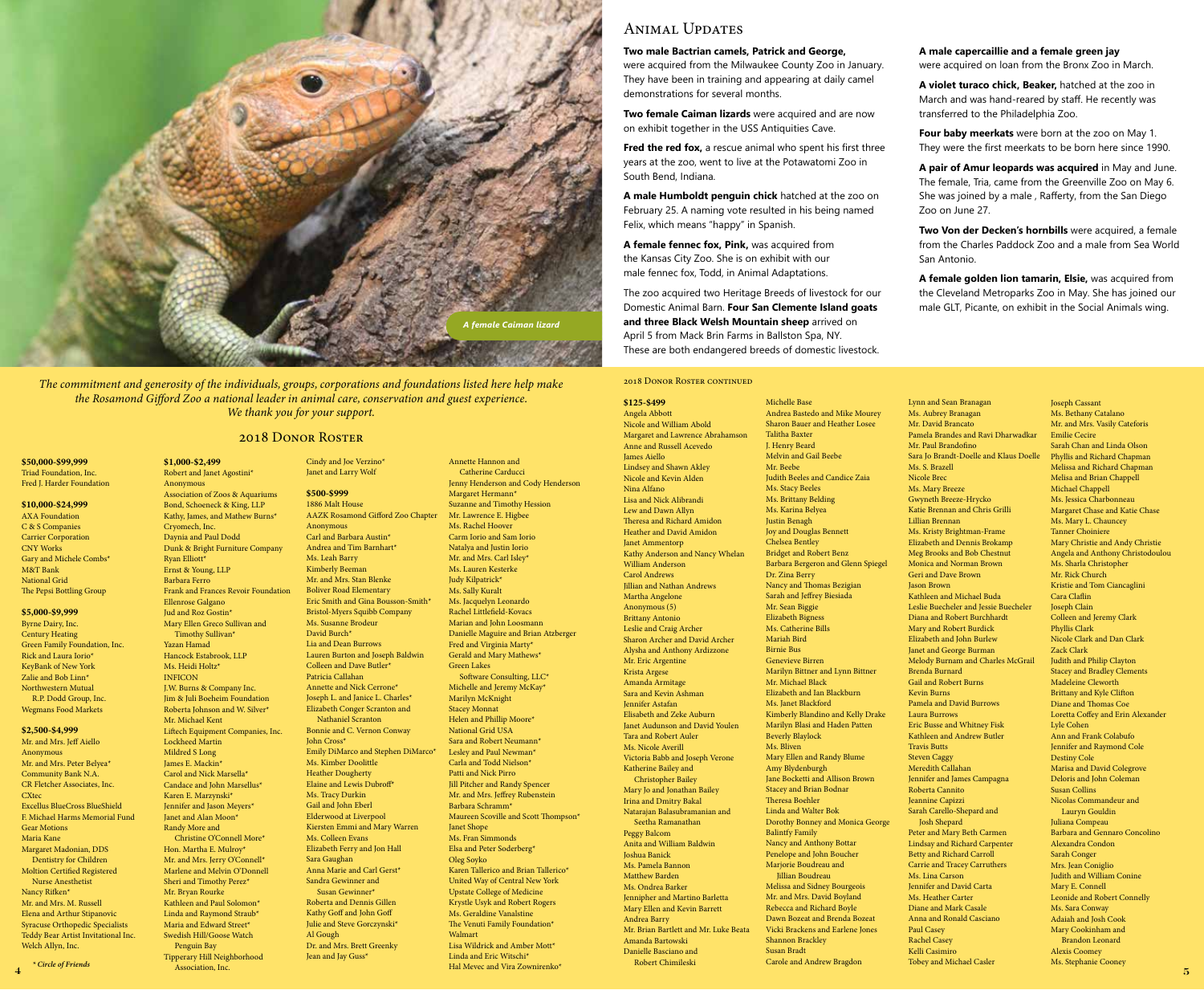2018 Animal Updates continued

**Twin male markhors** were born on May 22 to mother markhor Sasha and father Thor.

**Twin snow leopard cubs, Ozzy and Strut,** were born on May 30 as part of the Species Survival Plan (SSP) for these endangered cats.

**Twin red panda cubs, Loofah and Doofah,** were born at the zoo on June 21 as part of the red panda Species Survival Plan (SSP).

**Baby patas monkey Etta** was born to mother Becca and father MJ on August 1.

**Several parrots retired** from the zoo to live with current and former keepers. The retirees include Simon the macaw, Eclectus parrots Ruby and Sparky, and Amazon parrot Max.

**A female mixed breed rescue dog, Cora,** was adopted from Helping Hounds on October 3.

**Domestic pony Brae** passed away from complications of aging.

**Clouded leopard Natida** passed away on November 22 following a recent decline in health.

**A female red panda, Simone,** was acquired on loan from the Erie Zoo on November 29.

**A neon day gecko** hatched at the zoo on November 30 – a first for this species at this zoo. Neon day geckos are endangered in their native Madagascar. Only 11 institutions in the U.S. have these tiny lizards in their care.

# 2018 DONOR ROSTER CONTINUED

Brigitte and Peter Herzog Laura and Brad Hesler Roxanne and Mark Hettler Mary and James Hettler Mrs. Anne Marie Higgins Ms. Carol Hill Garrett Hilton Donna and Joseph Hipius Kimberly and Thomas Hocking Nancy and Robert Holcomb Alex and Chuckie Holstein Toni Holtby and Jason Doak Ms. Tiffany Hopkins Madelyn Hornstein William Horsford Samantha Horstman Jennifer Hosler and Brian Bridgette Kimberly Hosmer Ruth Hotaling Erin and Stephen Houghton Ms. Alexis Howe Susan and George Hubbell Charlene and James Hughes Amber Humbert Jan Humphrey Mr. Ronald Humphrey and Ms. Kathy Henesey Jaime and Tom Hunsicker Marsha Hunt Meghan and Christopher Hurley Erika Ingraham and Ryan Ingraham Nicole Insel Valeska and Jason Iorio Ms. Rhiannon Iorio Hope and Bruce Irvine Ms. Laura Irvine Ms. Leah Jachym Rebecca Jameson and Emir Rashidinejad David Jenks and Richard Jaeger Elizabeth Jensen and Robert Turner Rhea and Daniel Jezer Ms. Nancy Johns Lisa and David Johnson Joshua Johnson Ms. Carole Jones Kelly and Christopher Jordan Christina and Christopher Juliano Lisa Kaiding Kristina and William Kamery Krista Kandel Kimberly and Andrew Kanuck Deb and George Karalunas Stephanie and Matthew Kasulke Danielle Katz Leah Kaufman and Thomas Hendricks Ms. Terry Kavanaugh Mary Pat Keegan Mrs. Ashley Keeney Rachel and Charles Kehl

Arlene and James Hertzog

James and Michelle Keib Jamie Keiser Mr. and Mrs. Keller M. Patricia and Donald Kelly Barbara Kemp and Aaron Shippey Alice and Michael Kendrick Ms. Maggie Kendrick Megan Kennedy Janet and Donald Kerfien Jr. Dawn and Devin Kerr Robert and Susan Kilfoyle Kelly and Paul Kinder Jennifer Kindt Amy and Jonathan King Nathan King Ms. Danielle Kingsbury Leslie and Kevin Kiniry Peggy Kinner and Marion Carr Sandra and John Kinsella Family Jim Kirby and Kathy Kirby Ms. Ellen Kirsch Emily and Richard Kittelsen Michelle and Jeff Klatt Tiffany Klee and Krista Procopio Peter Klementowski Tricia and Greg Klock Stephani and Matthew Klumpp Jillian Knapp Mr. Edward Knight Lauren Kochian Olga and David Kolva Holly Kontak and Virginia Kontak Carey Kopcik Roxanne and Richard Kopecky Jessica Kopko and Kevin Kopko Claudia Kosty and Adam Gasiorowski Christy and Mark Kowaleski Susan and William Kowalski Susan and Joseph Kozlowski Katherine Kramer Heidi and Jeff Kresser Kelley and William Kriesel Kristy and Tyler Kudlick Anne Kukulski and Michael Schonewald Michelle and Edward Kupiec Joyce and Kevin Kuppel Tracy and John Kurtz Ms. Deb Laberski Desiree Lackey Jessie and Noah Lacy Mrs. Ann Laczak Bruce Laidlaw Anne and Michael Lamb Kathryn Lance Alicia Lang Danyaile LaPointe and Brandi Woods Lindsay Lappin Mary Kelsey and Erica LaRocca Jonathan Lasala Latel Latella Amanda Latreille Charles Lauducci Carol S. Lebiedzinski Wendy Lee Paula Leeder Kacie Legg Mrs. Mary Lemley Ms. Lori Lendy Michelle Leone Kayla Liddington Stephen Lippy Kim and Vittorio Lisi Mr. Ryan Lockwood Tyler Lorey Amy LoSurdo Ms. Christina Louis Mary Jane Lucas Colin Lynch Katherine Lyndaker Susan and Ric Maar Kristen Macko Jim MacMartin Ms. Nora Maguire Marie and Jeff Mahon

Linda Sorbello

John Leggat

Christine and Timothy Latham Angel Latray and Brian Freeman Kristin and Paul Laurie Carol and Douglas Law Shelley and Vance Lederman Debbie Lee and Tim Lee Sue Ann and John Lengyel Mary Ellen and Raymond Letterman Kathy and James Leubner Andrea Liedka and Amanda Battles Heather Liggett and Jeremy Brooks Emily Lima-Deangelis and Teresa and Steven Lindemann Sara Linnertz and Derry Micale Michelle and Brian Lipes Cheryl and James Logana Mr. and Mrs. Zach Lois Mary Ann Lonergan and Stephanie Lonergan Kristin Lorence and John Lorence Virginia Lovejoy and Mark Lovejoy Kaitlin and Brian Lynch Meghan MacBlane and Patty Wolf Mr. and Mrs. Scott Macfarlane Daphne and Jerry Macie Erin Mack and Benjamin Mack Joyce and Craig MacKnight Kathleen and Gary MacLachlan Debbie Madill and John Place Shannon Magari-Leggat and Kimberly Mahajan and Joyce Mahajan Jessica and Scott Maimon Kristen and Joel Manchester Roberta and Rocco Mangano Laura and Bruce Manton Linda and John Manzano Ashley and Peter Margeson Rose Mariani and Chad Czerkies Andrea Marino Michelle and Corey Marko Melissa and Anthony Marrone Ms. Ciara Marsh and Jeremy Marsh Ms. Kim Marsh Stabb Joanne Marshall Mr. and Mrs. Donald Martin Sarah Martin Colleen and Matthew Mason Bobbie Massena Mrs. Patricia Masterson-Race Regina Mathewson Sara and Bryan Maule Alyssa and David Maute Ms. Caitlin McAuliffe Carol McCaffrey and William McCaffrey Errol and Charlene McCall Ms. Suzanne McClurg Bonnie and William McConnell Gayonne and Wallace McDonald Nicole McGovern and Elizabeth Handler Nancy and Michael McHugh Lynne McIlvain Maggie and Christopher Mckee Sarah McKernan Lyndsey and Matthew McKinstry Pamela and Brian McLaughlin Colleen McLeod and Heather Benedict Ms. Judith McMahon Jo and Stephen McNamara Linda McSherry and Megan McSherry Maggie and Daniel McSweeney Joseph and Janet McSweeney Deborah and Bradley Meech Stacy and Shawn Mehlek Ms. Jenn Meloling Jeffrey Merchant Sis Merrell Kelly and Bryan Merrill Christina and Brian Metz Ann Michel Ms. Tammy Milazzo Gretta and Jon Miles Nicole and Mark Miller Morgan Miller Ms. Deborah Miller Monica and Tom Minion David and Beth Mitchell Theresa and Charles Mitchell Katherine and David Mittiga Jennifer and Dan Modugno Christine Monacelli Pamela K. R. Monaco and Susan Reisman Mr. and Mrs. James Monaco Colleen Monfiletto

#### 2018 DONOR ROSTER CONTINUED

6 Maria and John Cooper Liam Corfield Heather and James Cornell Ms. Brenda Cornwell Sandra Corriders Lisa and Lawrence Corso Peter and Elizabeth Costello Caroline Cottet and Michael Murphy Julie Cox Gorczynski Ms. Lorri Crater Mary Jo and Don Crockett Ms. Jennifer Cromp Leah and Josh Cronlund Ms. Sharon Crosier Rhonda Cross and Timothy Ranallo Jacqueline and William Cross Ms. Catherine Cross Shannon Croyle Valerie and Daniel Cucura Sara and Bob Culican Stephen Cummings and Leslie Golwitzer Margaret and Robert Cunningham Maureen and Gerard Curtin Janet Curtis and Allyssa Curtis Andrea Curtis Patricia and Richard Czerniak Betsy Czerwinski and John Hayduke Ms. Elizabeth Dahlin Pat and Mary Dailey Tyler Dalaba Paula Daley April Dann and Ella-Marie Buechi Dawn Dann Kerry Dannan and Lis Dannan Erin and John D'Antonio Mr. and Mrs. Chris DaRin Rachel Darling Gene Darter Ms. Mary W. Davis Mr. Mark Davis Ann and Christian Day Robyn and Jeremy DeBottis Marcia and Robert DeGilio Ms. Doreen Degroff Joanne Demaree and Jillian Rice Mr. Charles Deming Kathleen DeMoya Ms. Megan Dennehy Lindsay and James Denny Dawn and Joshua DeNova Jessica and Todd DeOrdio Mr. and Mrs. Ed Derbyshire Diana and Joe D'Eredita Mikhel DeRosalia Crystal DeStefano and Derek DeStefano Ryen DeStefano Ceaira Detlor Mary Devaul and Brooke Bigness Darlene Devendorf

#### Deborah DiCarlo Colleen Diekemper Laura and Dana Dietz Deborah and Santo DiFino Lynne and Douglas DiGennaro Julie and James Dillon Patrick DiRubbo and Sandi Syrko Patricia Dishaw and EJ Dishaw Ms. Ariel Doan Kathleen Doctor Mandy and Steven Dolson Peter Donegan Kristen Dougherty Cynthia Dowd Greene and Mark Greene Annie and Austin Doyle Lauren Drapikowski and Lloyd Bennett Lucinda and William Drescher Mr. and Mrs. P. Drescher Robin and David Drucker Patricia and David Dubbs Amanda and Bryan Dunlap Renee Dwyer and Kathy Tracy Jennifer and Joseph Dwyer Sarah Easterly and Nancy Vescio Jessica Eaton and Sarah Eaton Mr. Kirk Ekross Lauren and Kevin Eldred Andy Ellerton Alissa and Robert Elmer Marcia Emond and Carmen Miceli Ms. Janet Erardi Deborah and Stephen Erwin Holly and John Esford Theresa Evans Elizabeth Fadden Sandra and T. Kevin Fahey Sarah and Ray Falso Tracy and Kevin Fayle Mr. Justin Fedor Benjamin Fennell Ms. Lindsay Fern Ms. Joan Ferris Annmarie Fetter and Ashley Arroway Laura and Daniel Filip Elizabeth and Erik Filkins Jeanne and Ted Finlayson-Schueler Rebecca and James Finnegan Paul Finochio Sally Fisher and Ralph Torrillo Mary and Mark Fishlock Ellen Fitch and Francis Smith Gretchen and Michael Fitzgerald Chelsea Fitzgerald Jacqueline and Michael Fleming Bobbie Fox Ms. Janice Fox Debra Frantz James Freid Jacob Frier Dan Froats Mr. James Fry Sara Germain John Gibbons Karol Gibson Julie Gilbert **Jim Glisson** Lilian Gotlieb

Lacey Dowd

Alex Eassa Jr.

Sarah Evans

Dan Farsaci

Meredith and Brian Devennie Adrienne and Richard Foederer Ms. Kathy Fonda John Fontanella and Nicholas Fontanella Leesa and David Foor Ms. Susan Ford Forest City Gear Kate and Jeffrey Foster Jennifer Fuller and Michael Fuller Elizabeth Funderburk and Heather Hodge Kathleen GaffneyBabb Diane and Alexander Gair Laurie and Edward Gallager Amanda Galloway Mr. David Ganem Kimberly and Nicholas Garofalo Deborah and Edward Gasparini Karen and Thomas Gaughan Morgan and Tim Gaulrapp Marjorie and Megan Gavin Patricia and Jeffrey Gehm Alison and Eric Gelsleichter Christine Gennant and Daniel Stadtmiller Mr. Vincent Gerace Lauren Germain and Greg Wormer Chris Geyer and George Rhinehart MaryAnn and Tom Giannone Mary Grace and Michael Giannone Christine Giarrusso and Teirra Howe Ms. Mary Gifford Linda and Bruce Gilbert Kathleen and Michele Gildemeyer Jennifer and Josh Gillette Kimberly Gioia and Stephen Olschewske Mr. Jake Giovanini Caroline and Peter Giovinazzo Melissa and Thomas Giufre Janet and Micheal Gleason Martha Glover Jacki and Michael Goldberg Karen and Robert Goldman Cathy Goldthwait and Kathryn Franko Bethaida Gonzalez and Michael Leonard Ashley and Jason Gouger Amanda and Daniel Gower

Barbara Grass and Mark Grass Hannah Grazul and Kevin Silverstein Starlene and Michael Greathouse Mr. George Green Cheri Green Betty and Brian Green Jillian Greenawalt and Jeremy Fischer Patricia and Fred Greenfield Patti and John Griffen Jennifer and Todd Griffin Amy Gross Kathryn Grossman and Sarah Leonard Grossman St. Amour Marcy and Charles Grundner Casey Guereschi and Stephanie Guereschi Ms. Cassie Guerra Mr. David Guiffrida Harold Gulliksen Heidi and Stephen Gwilt Renee and Ben Hagadorn Sharon Hagadorn Ginger and Brett Hager Mary Jane and Tom Haher Ms. Andrea Hahn The Haines Family Colleen Hall and Ryan Hall Tyler Hall Ms. Janet Hall Erin Halligan Theresa and John Hallinan Jessica Halsey and Diane Halsey Ms. Jamie Hamlin Scelena Kaye Hammerle Joan Hanlin Stephanie and Brian Harley Ms. Janet Harley Theresa Harmon and Patrick Woodlock Julia and Daniel Harris Michelle Harris Roger Harrod Sherry Hart and Dallas Barrigar Kevin and Amy Hart Mr. Alan Hart Rebecca Hartman-Wade Mr. Wayne Hass Lauren Haswell and David Haswell Melinda and Peter Hawley Lisa and David Hawthorne Kristen and Steven Hayes Mackenzie Heaney Chelsea Heath and Jeanne Dickeson Allison and Greg Hebblethwaite Jennifer and Brett Helmer Nancy and Michael Helms Michelle and Dave Henderson Shirley and Werner Henneberg Yvette Hermann Celaine and Victor Hershdorfer

Marleah and Michael Grajko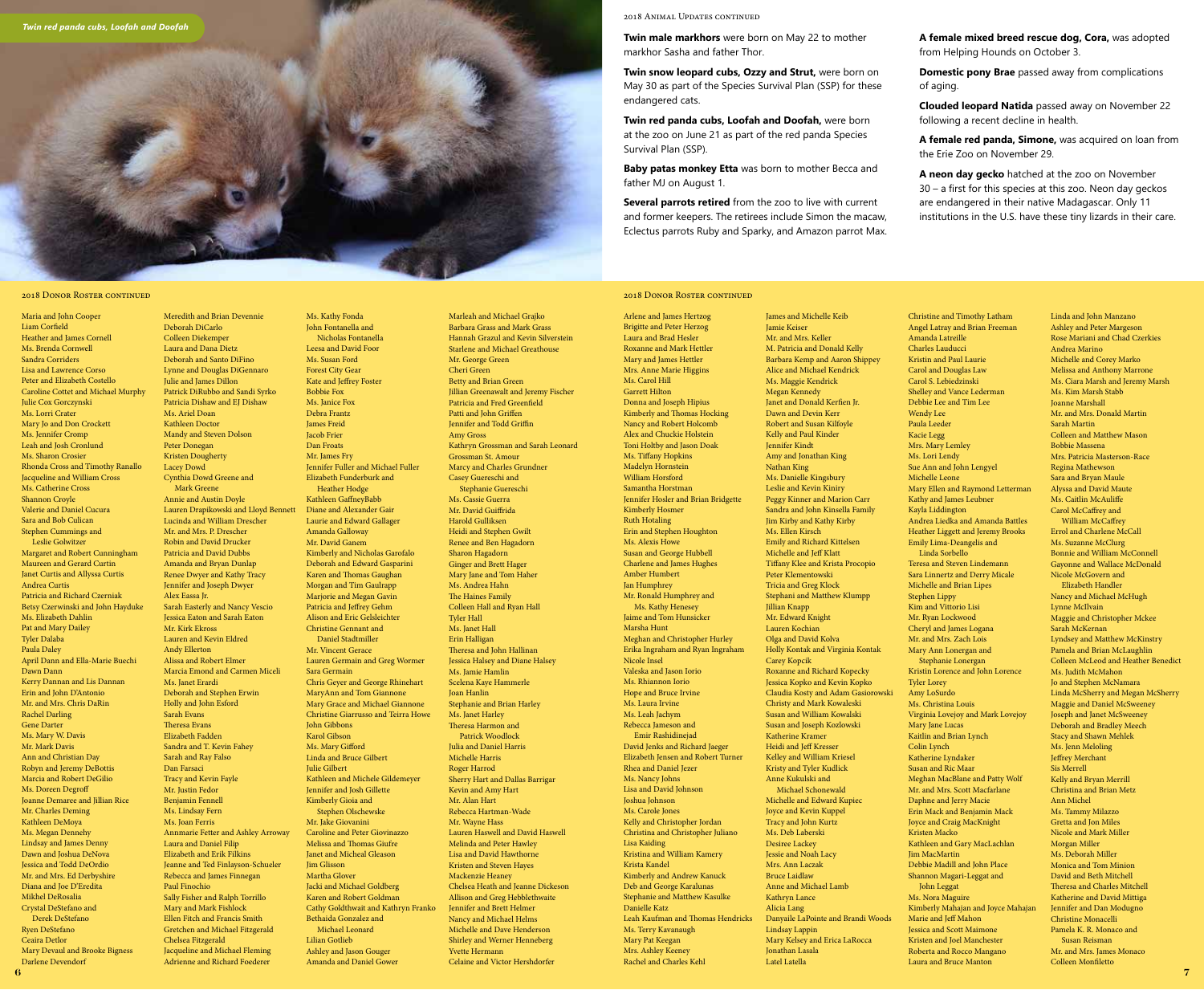# Zoo Support

2018 DONOR ROSTER CONTINUED

Danielle Montagne and Mark Zlotnick Jennifer and Patrick Montague Ms. Theresa Moody Olivia and Derek Moon

Kent Monroe

In an effort to provide our visitors with the "best day ever" experience, \$276,000 was allocated to bring the summerlong Dinosaur Invasion! exhibit to zoo grounds from May 25 through September 15. The exhibit drove zoo attendance past 350,000 and generated immense positive feedback.

The Friends dedicated \$4,200 to upgrade a deteriorated retaining wall near the Amur tiger exhibit with a sturdier and more aesthetically pleasing replacement.

A fiber network connection was installed in preparation for a new high-tech Voice over Internet Protocol (VoIP) phone system for the zoo, at a cost of \$1,980.

With help from bidders at the previous Snow Leopard Soirée reverse auction, we were able to invest \$20,955 to install a new in-wall Jellyquarium system in the USS Antiquities cave in preparation for our upcoming Jellyfish Exhibit.

> Mr. James O'Connor Shane O'Connor

Katherine O'Hara Leana Okun

Chelsea Omara

Melissa O'Neill

Kaitlyn Ovanchak

Darcie Overton

Deborah Owens

Danielle Paige

Faye Panasci

Jonathan Parent

Stephanie Patel

Mr. Steven Pelc

Courtney Perrigo

Lauren Pettinelli

# As part of our expansion of Asian Elephant Preserve, the old shade sail in the main preserve was replaced with a new shade structure and roof at a cost of \$21,160.

The Friends purchased a washer and dryer for the Penguin Coast exhibit at a cost of \$3,094. This saves zoo staff considerable time from having to use laundry facilities in the main building.

To save water while keeping our snow leopards well hydrated, \$2,398 was spent to purchase a Nelson automatic drinker system for the Snow Leopard exhibit.

The Friends contributed \$10,850 to conservation projects working to save endangered species in the wild.

Karen and Bill Roche

More than \$10,000 was spent on landscaping projects *Twin snow leopard cubs,*<br>throughout the zoo. *Ozzy and Strut* 



# 2018 DONOR ROSTER CONTINUED

Ann and Charles Moore Mr. Daniel Moore Todd Moorhead Kate Moran and Geri Robbins Jessica Morey and Melissa Morey Roberta and James Morgan Dan Morris Mr. and Mrs. Kevin Morton David Morton Donna and Ernest Moser Carol Mott and Samantha Mott Lucille and Joe Moulton Mary Ellen and Albert Muir Chantal and Christopher Mullin Mr. Nick Mulpagano Heather and Richard Mulye Rosalind and Robert Mulye Nancy and Harter Muncy Ms. Joanne Murdock Jennifer and Christopher Murphy Beverly and John Murphy Mr. and Mrs. Patrick Murphy Elizabeth and Robert Murray Maria Mussi and Steven Calocerinos Jill and William Myers Mrs. Anne Nakas Margaret Napoleon Amanda Nappi Justin Neal Jessica and Graham Nelson Joshua Nelson Ms. Robyn Neracker Erica Nesfeder and Mark Nesfeder Tara and Steve Neshevich Kathy and William Neumire Christine Neupert Crystal Nevidomsky Barbara Newhouse Ms. Melissa Newman Joan and John Nicholson Lyndsey and Robert Nicholson Elizabeth and Joshua Nickels Mary and Len Nitzberg Kristin and Eben Norfleet Pamela and Eric Norrison Justina and Zachary Northrup Brynne and Nick Nosko Laura Novak Jimmy Novakowski Terra Nugent Kelly Nye and Steven Sherman Joyce and Kenneth O'Brien Edythe and Peter O'Brien Ashley O'Bryan Mona and James Ockenden Susan and John O'Connor

8

Elizabeth and Shawn O'Donnell Peggy Ogden and Timothy Atseff Jessica and Gregory O'Leary Kathryn Olson and Daniel Vona Ms. Elizabeth Olson Mr. and Mrs. John O'Malley Mary Ellen and Robert O'Neil Tonya and Charles Orcutt Mr. and Mrs. Stephen Osborne Laura and Eamon O'Shea Nora and Richard Ostrander Stacey Otte and David Otte Jeanne and Dean Overend Bianca Owens and Mark Owens Blair Page and Maryann Page Jessica and Patrick Page Melody Paget and Kelcie Kalkowsky Beth and Greg Painter Nancy and Ted Palmer Michelle and Michael Paparo Mandi and Jeffrey Paquette Erin and Brent Paris Kathleen and Michael Parker Mrs. Christina Parker Lessa Parks and Patrick Fleming Ms. Florence Parmelee Christina and Giuseppe Passucci Valerie and Samuel Patane Robyn and Patrick Pawlewitz Nancy Peckham and Kristina Peckham Jennifer and Christopher Pedley Kay Pennock and Timothy Feit Mr. and Mrs. Joe Penny Michele and Dave Perella Cynthia and James Pergolizzi Erinn and Mark Perry Virginia Peta-Mahoney Kathleen and Rudolf Petersen Michelle and Adam Peterson Lindsey and Jarod Petrie Linda and Paul Pflanz Aleisha and Aaron Pforter Cynthia Phillips and Cassandra Phillips Jennifer and Scott Pickering Kristina Pisegna and Brian Pisegna Marie Podkowinski Andrea and Daniel Poirier Bill and Winnie Pollak Susan Pollock and Patricia Donahue Ms. Patricia Poole Joanne and Stephen Pooler Sharon Poplawski Alice Popps Lee and Ryan Powell Jennifer and Judson Powell Jeannette and Andrew Pozniak Jenni and Brett Prentice Claudia and Howard Preston Carolyn Prevo and Jill Piraino Deb and David Pridgen Edward Priest Mr. and Mrs. Richard D. Priest Ms. Lisa Primerano Jessie and Shannon Pritting Ms. Nancy Proseus Mihael Puc and Kim Flomerfelt-Puc Rebecca and Eric Puccia Holly and Frank Pucello Mrs. Dorothy Pugh John Quigley Nikki and Tom Quigley Michael Quigley Judith Raab and Rebecca Hand Joseph Raffa Christine and David Rahme Deborah and Lance Raleigh Adrianna Ramirez Owens and Jason Owens Janet and Robert Ramsey Cherie Rapp and Courtney Rapp Sandra Rascoe Deborah Ratcliff and Steve Wilson Donna and Stephen Rausch Teresa and Lee Redhead Jessica and Garrett Redmond Nicole and Lyman Reed Jennifer and Bill Reed Kira Reed and Stephen Matyas Gail Reese Brian Reid Maura Reilly Tracey and Morgen Ribble Mary and Nicholas Ricciardi Jillian and Michael Richardson Joy Richmond and Klaus Goetz April Ritts Roseann Robbins Beth and Matthew Robbins Amanda Roberston Stacy and Adam Roberts Ms. Amy Roberts Anne and Stephen Robison Sherrie and Sarah Roch

Kathy Pilon

Melissa Piper and Mark Powless Amy Rocklin and Frank Lomax Melissa and Matt Rogers Ms. Lena Rogers Jessica and Jim Rolince Stephanie Romagno and Nicola Vito Lisa Rood and Jamie Bruno Ms. Sandra Rookey Michele and Robert Rose Ms. Helen Rose Jamie and Rich Rossi Lois Roth Debra and Jack Rotondo Corey Rotunno Lacey Roy-Ciciriello and Paul Ciciriello Sally and Michael Rozniak Arnold and Libby Rubenstein Linette Rubin Ginger and James Ruddock Theresa and Matt Ruddy Lori Russell and Bethany Russell Jason Russell and Brandee Robbins Ms. Amy Ryan-LeRoy Lois Sadowski and Tom Lenweaver Gloria Sage Adair Sala and Tim Carroll Desiree and Tyler Saladin Laurie and Harold Sanderson Carol and James Sandford Cecilia and Thomas Sansone Michelle and William Santiago Todd Santos Carol and Charles Saul Roberta and Garratt Savage Mr. John Savage Susan and Leonard Savedoff Kelly Saxe Elizabeth and William Schaefer Martin Schaeffer Maureen and David Scharoun Desiree and T.R. Schepp Kim Schloss and Nate Schloss Christopher Schloss Liz and Chris Schmidt Anita Schmidt- Kyanka Mark Schmitt Anne Schofield Jacklyn and Kurt Schreiber Jennifer and Michael Schultz Jennifer and Paul Schumacher Ellen Schwartz and John Poorman Meghan and Joseph Scott Sharon Secor Linda and Richard Seidner Nancy and Edward Sellmeyer Patricia Sentoff Ariel Servadio Lois and John Sexton Mr. Charles Sgroi Melissa Shafer

Eva and William Shanley Elizabeth and Paul Shanley Ms. Susan Shanyak Brenda J. Shedd Ms. Jill Sheffler Emily Shene Margaret and Robert Shields Mr. Timothy Shortt Ashley and Keith Shults Amie and Robin Shutts Ms. Anne Sierotnik Ohnemkee Silver and Wesley Crouse Michael Sima Tammy and Michael Singer Margaret and James Sisson Mikal Sky- Shrewsberry Mr. and Mrs. Don Slade Amanda and Jeffrey Slater Stefani Slayton and Joe Phelps Rebecca Sleeper and Jim Sleeper Nichole Slocum and Laurie Slocum Mr. Robert Slocum Megan Smetana Andrea Smith and Jeremiah Smith Jennifer and Brody Smith Virginia Smith and Tiffany Rohrer Kristen and Daniel Smith Trisha and Brian Smith Debbie and Howard Smith Jocelyn Smith Mary and Edward Smith Sarah Smith Kathleen and John Snedeker Sarah and AJ Snyder Jennifer and Jason Sobotka Carol and Dirk Sonneborn Ellen Sorensen Rita and George Soufleris Patricia and William Southern Heidi and Scott Soyster Sarah Spencer Susan and Daniel Spencer Tom Spencer Susan and Paul Spero Carol Spinello and John Spinello Tara Spraker Mary Frances and Terrance Squires Ms. Sandy Sroka Jennifer and Brett Stagnitti Sarah and Scott Stanczewski Kurt Stanton and Michael Stanton James Stanton Carol and John Stark Sally Starr and Frank O'Connor Greg and Lindsay Staub Tammie and Andy Steele

Susen Stefanko and Steven Dobrowolski Kathleen and Richard Steinmann Sarah Stellmack and Thomas Scanlon Melissa and Jonathan Stercho Mr. Ryan Stetson Ashley and Eric Stevens Kelly and Bradley Stewart Nancy Stiles and Ross Sanford Constance Stoddard Mr. and Mrs. Gary Stoddard Ashley and Eric Stone Catherine and David Stonecipher Barbara Stratton Jessica and Raymond Straub Maria Street Kirstin Streeter William Strickland Arianna Stridiron Christopher Strong Mrs. Susan Sullivan Yi Suo Josie and Ryan Suser Martha Sutter and David Ross Anne and John Sveen Tina and Jon Erik Svereika Nichole Swasey Carolyn and Gene Sweet Esther and Kenneth Sweet Syracuse Crunch Danielle Szabo Denise A. Szatanek Sara and Adam Szymanski Susan and Melvin Taber Judy and Dean Tanner Joan Tansey April Taranto Ms. Carol Tarkulich Jane and Scott Taylor Rebecca Tehon Roma and George Temnycky Elaine Tenorio Susan and Denys Thompson Ms. Raeny Thompson and Ms. Ella Baker Suzanne and Neil Thornton Amanda Thornton Chris Thrall Mehan Tidd Esperanza Tielbaard and Martin Tielbaard Deborah and James Tifft Ms. Caroline Tisdell Amber Tolone Sonya Tolone and David Hunter Joanna and Trevor Tompkins

Melissa and Jeremy Torrez Linda and Noel Townsend Meghen and Steve Townsend Marjoria and William Tracy Paul Tremont Gregg Tripoli Jeffrey Tripp and Sara Tripp Naomi and Dan Trivison Mr. Jeffrey B. True and Ms. Sue Schattschneider Beth and Domenic Trunfio Kendra Tryniski Amanda Tucker and Amber Sweeney Margaret Turk and Robert Weber Radley Turner Casey and Randy Tuthill Brooke and Mike Tyszka Mary Ubrich Debbie Urbanski and Harold Kyle Susan Valerino and Marcus Valerino Nicole and Michael Vant Anju and Pramod Varshney Mary Verescak and Jerome Orton Jessica Vernooy Meghan and Thomas Vitale Tara and Joseph Vitale Alison Vogt and Sherry Sheggrud Heather and Joseph Von Uderitz Andrew and Candace VonDeak Amy and Peter Voorhees Sally Wagner Jamie and Brian Wagoner Jean and Daniel Waldron Jeanne Walewski Jodi Wallis and Nada Conn Toni Ann and Richard Walsh Kelsey Walsh Lynn Ward and Patrick Fisher Cheryl and Peter Ward Sally and Robert Ward Sara Warner and Laurence Volan Debra Warner and Herbert Schrayshuen Suzanne and Ernest Wass Emily Weber Denise and John Wehrle Alaina and Bryan Weinsztok Diane and Robert Weldert Michele Weldon Theresa Wells and Matt Klein Ms. Laura Welsh Juliette and Zachary Wentworth Ms. Janet Wenzel Mr. Nolan Wereley Linda West and Carolyn Olmsted Lauren and George Westby

Jill Weston and Mark Weston Tracey White and Donald Buschmann Heather White Jason White Kasi White and Michael White Michelle Whitton Cowan and Kim Cowan Ms. Lindsay Wickham Bruce and Mary Widger Sherri Wiemeier Leeann and Craig Wiess Laura and John Wight Mr. and Mrs. Brian Wight Mr. Garret Wikoff Ms. Jessica Wildmayer Ms. Jane Wiley SaraAnn and Ronald Williams Caitlyn Williams Cath Willsey and Phillip Gioia Deborah and David Willson Rosemary and Richard Wilson Shelby Winchell and Janel Snyder Theresa Wintringer Brittany Wisk and Adam Trumble David Witanowski and Kirsten Foster Deborah and David Witmer Joann and Archie Wixson Patricia Wlosinski and Guest Catherine Wolfe and Stephen Wolfe Susan Wolken Jessica and Adam Woodburn Samantha Wool and Bryan Stewart Mrs. Mary Wright Allison Wright Adrienne and Alan Wyckoff Katie Wyluda and Ed Wyluda Mr. Michael York Crystal Young Mrs. Jennifer Youngman Ms. Joan Yungwirth and Mr. Jim Ryan Kate Zacharek Linda and David Zagraniczny Heather and Jeffrey Zaia Mr. Tony Zaia Ms. Candice Zaia Christine Zapf-Longo and James Longo John and Saskia Zawadzki Alecia and Anthony Zema Ms. Sharon Zerwekh Mr. Peter Zhoukliy Kristie Zieler Robert Zimmer Dani Zirbel Zoo Advisors, LLC

THIS DONOR ROSTER RECOGNIZES CUMULATIVE CONTRIBUTIONS FROM JANUARY 1 THROUGH DECEMBER 31, 2018. EVERY EFFORT HAS BEEN MADE TO LIST DONORS AND THEIR CONTRIBUTIONS ACCURATELY. IF YOU SHOULD HAVE ANY CORRECTIONS OR QUESTIONS, PLEASE CONTACT THE DEVELOPMENT OFFICE AT (315) 435-8511 X8518.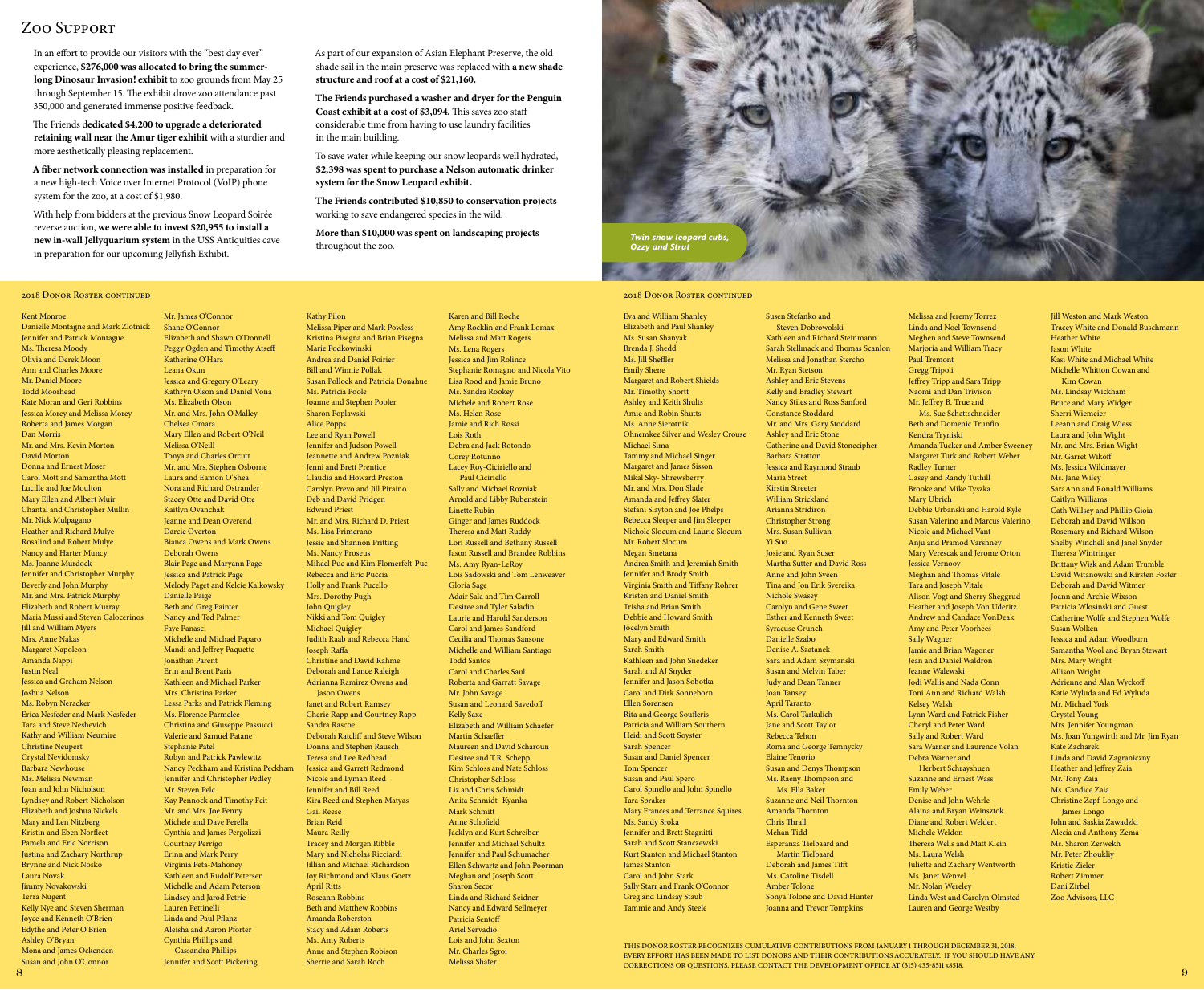

## Memorial Gifts

*A memorial gift is a meaningful way to honor the memory of someone who has touched your life or recognize a life-cycle event or accomplishment.*

In Honor of Bill and Kathy Murphy Margaret and Timothy Creamer

In Honor of Dr. and Mrs. Arthur Stipanovic Edward and Shelly Terzolo

In Honor of Clara M Green Kathleen Randall

In Honor of Karen Gentile Ms. Eleanor Rotheim and Mr. Bob Gentile

In Honor of Jack Paccione Edyta Dojka Ms. Jillian Mellone Aleksandr Veygman

In Honor of Sam Haines Mr. and Mrs. Bernard E. Berlinger Jr. Mr. and Mrs. Stan Blenke Joseph L. and Janice L. Charles Pat and Mary Dailey Employee Management Strategies, Inc. Mr. and Mrs. Louis Ertel Forest City Gear Gear Motions Mr. Lawrence E. Higbee Mr. Clarence Jordan and Ms. Janet Jordan Patricia Kimber Tara and Paul McInerney Ms. Barbara Stone Mr. Ronald Wright

In Memory of Anne Murray Barbara Blanchard Julie Crimmins Mr. and Mrs. Bruce Owen Luann Saxton

In Memory of Beverly Freitag Janice Antosh Ms. Kathryn Metherell

In Memory of Clara Green Mr. George Green

In Memory of David Petro Colleen Phinney

In Memory of Dawn Banks Ladies Auxiliary to Trach-Auringer

In Memory of Debbie Greenfield Marilyn McKnight

In Memory of Kenneth and Wilma Neff Wilcox Ms. Leah Barry

In Memory of Kierha Mrs. Constance Stoddard

In Memory of Marjorie Kane Ms. R. Clifford Pride Peter and Elizabeth Costello The Mihou Family Catherine Stolz

In Memory of Nancy Nevin James Doty

The Elephant Society *In recognition of those who have left a legacy to Friends of the Rosamond Gifford Zoo through a planned gift* Mr. and Mrs. Carl I. Austin, Jr. Ms. Diane B. Baker Ms. Debra Kuepper and Mr. Robert Bengar Mr. Alex Eassa, Jr. Ms. Penny Eger Ms. Molly M. Fulton Mr. and Mrs. Harold Gestwick Estate of Irene L. Hunter Mr. and Mrs. Robert Linn Estate of Linda K Massey Mr. Peter E. McLellan Henry A. Panasci, Jr. Charitable Remainder Trust Estate of Frances Schiefer Mr. Stanley Solow Mrs. Ann M. Stevenson and Miss Emmy Stevenson Mr. Edward Street



# Young Philanthropists

*Young Philanthropists make donations, often collected from their birthdays, graduations or other special occasions, to adopt their favorite animal(s) at the Rosamond Gifford* 

*Zoo. Friends of the Zoo thanks the following Young Philanthropists for their support:* 

Bolivar Road Elementary's Kindergarten Bolivar Road Elementary's First Grade Bolivar Road Elementary's Second Grade Bolivar Road Elementary's Third Grade Bolivar Road Elementary's Fourth Grade

Audrey Emmi Claire Emmi Evelyn Emmi Justin Emmi Lilyanna Kupiec Joanna Latreille Nathan Latreille Ashton Miller Makenna Robbins Regan Robbins Lukas and Dania Snyder Snow Leopard Lovers United Methodist Church Sunday School Weedsport Third/Fourth Grade Summer STEM 2018 Adalyn Widmayer Jaxin Widmayer

# Statement *of* Operating Finances

F

Г

|                                           | 2018                      |      |             | 2017 |  |
|-------------------------------------------|---------------------------|------|-------------|------|--|
| <b>SUPPORT AND REVENUE</b>                | \$                        | $\%$ | \$          | $\%$ |  |
| Membership                                | \$593,769                 | 20%  | \$536,602   | 17%  |  |
| Retail operations                         | 948,352                   | 32%  | 801,622     | 25%  |  |
| Program fees                              | 384,152                   | 13%  | 394,747     | 13%  |  |
| Contributions and grants                  | 436,334                   | 15%  | 770,160     | 24%  |  |
| Fundraising and events                    | 102,589                   | 4%   | 74,357      | 2%   |  |
| Rental and catering income                | 383,697                   | 13%  | 491,319     | 16%  |  |
| Interest income                           | 82,864                    | 3%   | 84,844      | 3%   |  |
| <b>Total Support and Revenue</b>          | \$2,931,757               | 100% | \$3,153,651 | 100% |  |
|                                           |                           |      |             |      |  |
| <b>EXPENSES</b>                           | $\boldsymbol{\mathsf{s}}$ | $\%$ | \$          | $\%$ |  |
| <b>PROGRAM SERVICES</b>                   |                           |      |             |      |  |
| Zoo support                               | \$1,097,446               | 38%  | \$773,398   | 30%  |  |
| Gift shop                                 | 232,710                   | 8%   | 208,555     | 8%   |  |
| <b>Educational</b> programs               | 241,657                   | 9%   | 247,311     | 10%  |  |
| Facility rentals/catering                 | 436,994                   | 15%  | 491,595     | 19%  |  |
| Total program services                    | \$2,008,807               | 70%  | \$1,720,859 | 67%  |  |
| <b>SUPPORTING SERVICES</b>                |                           |      |             |      |  |
| Administration                            | \$567,771                 | 20%  | \$534,046   | 21%  |  |
| Fundraising and Membership                | 294,458                   | 10%  | 303,342     | 12%  |  |
| <b>Total supporting services</b>          | 862,229                   | 30%  | 837,388     | 33%  |  |
| <b>Total expenses</b>                     | \$2,871,036               | 100% | \$2,558,247 | 100% |  |
| <b>INCOME (LOSS) FROM OPERATIONS</b>      | \$60,721                  |      | \$595,404   |      |  |
| Net change in market value of investments | $(\$250,717)$             |      | \$518,008   |      |  |
| Increase (Decrease) in net assets         | (\$189,996)               |      | \$1,113,412 |      |  |
| Net assets at beginning of year           | 6,318,770                 |      | 5,205,358   |      |  |
| Net assets at end of year                 | \$6,128,774               |      | \$6,318,770 |      |  |

*A full set of financial statements, including a report of independent auditors, is available for review during normal business hours at the Rosamond Gifford Zoo.*